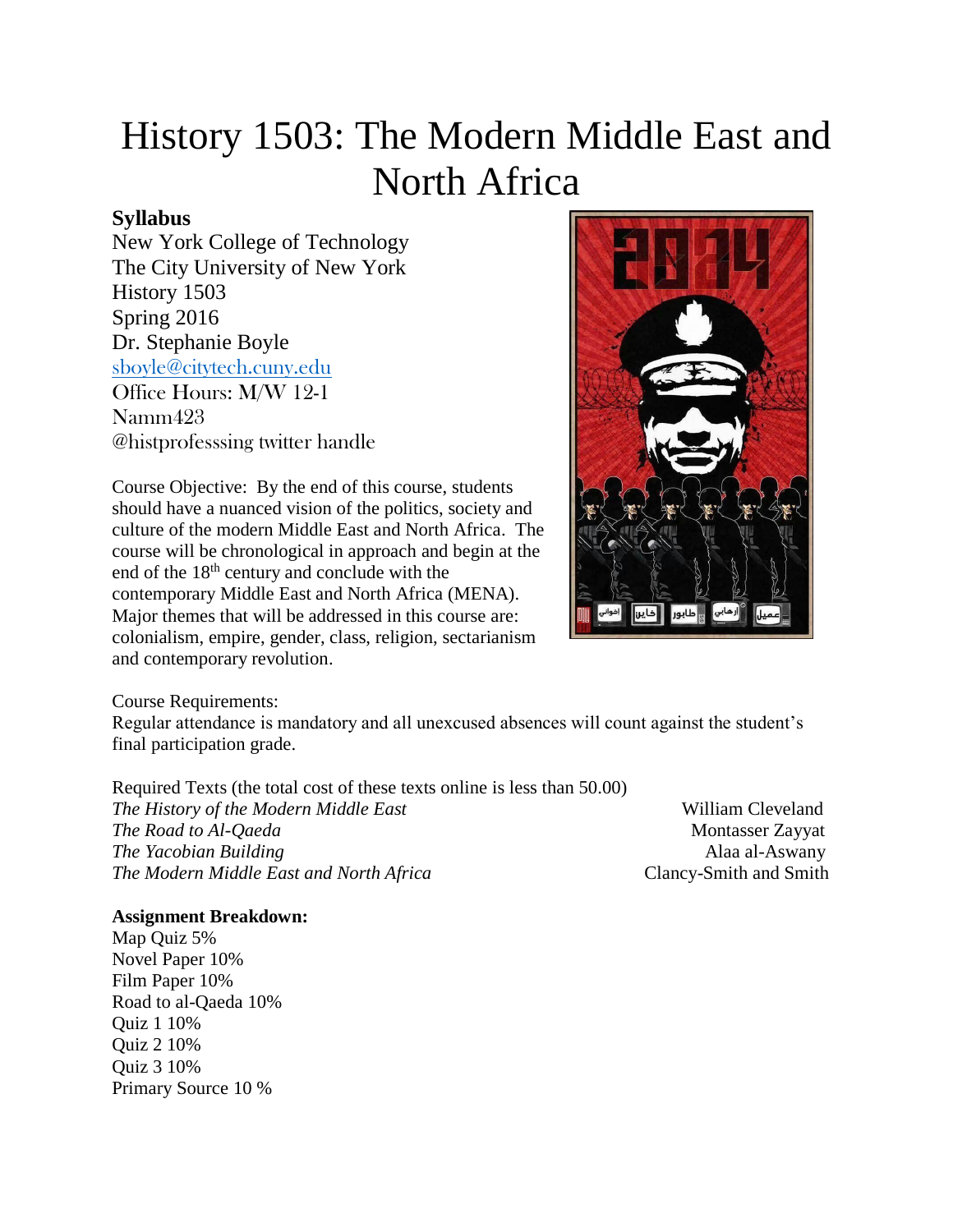Peer to Peer 10% Attendance and participation 15%

## **Assignments Primary Sources**

Each of these papers will be no longer than 450 words, but no shorter than 300. Please write **three single spaced** paragraphs and use **Times New Roman 12pt** font or something comparable.

**Primary Source Paper:** You will write on three of the four options. EVERYONE MUST WRITE THE FIRST ASSIGNMENT.

P1- Should provide the title of the source, a very brief summary of the text and say what students hope to critique-argue in P2. Students need to provide an argument-thesis driven statement. A summary alone is neither desirable nor enough to thoroughly complete the assignment.

P2- Should be an analytical paragraph that provides (at least) one example from the text to support the author's claim…ie. The slave's story provides insight into the cruelty of the system, "insert quotation from text here." Using direct quotations provides clarity and helps to support the author's claims.

P3- Should summarize briefly what was covered in P1 and P2 and also say something about the significance of this document for the study of world history and how it shows global interconnectivity. Do not throw this paragraph away, put as much effort into it as P1 and P2.

## **Short Papers**

All papers should be written in 12 point, Times New Roman Font and double spaced. Please use Chicago style citations (see link below) for the papers and provide a bibliography (work cited) for all papers. Keep the word count within these strict parameters. Going over the word count is as bad as being under.

Resource for citations <https://owl.english.purdue.edu/owl/resource/717/01/>

# *THE YACOBIAN BUILDING*

Please use the guidelines below to write this paper. It is important to look at these questions in advance in order to help you read the novel in such a way that will make it productive for your paper.

This paper should be 3 pages and consist of an introduction and conclusion paragraph along with three body paragraphs to support your claims. Each paragraph should discuss a different aspect of how one of the characters represents Egypt.

Please discuss how Egypt is represented through one of the characters in the novel.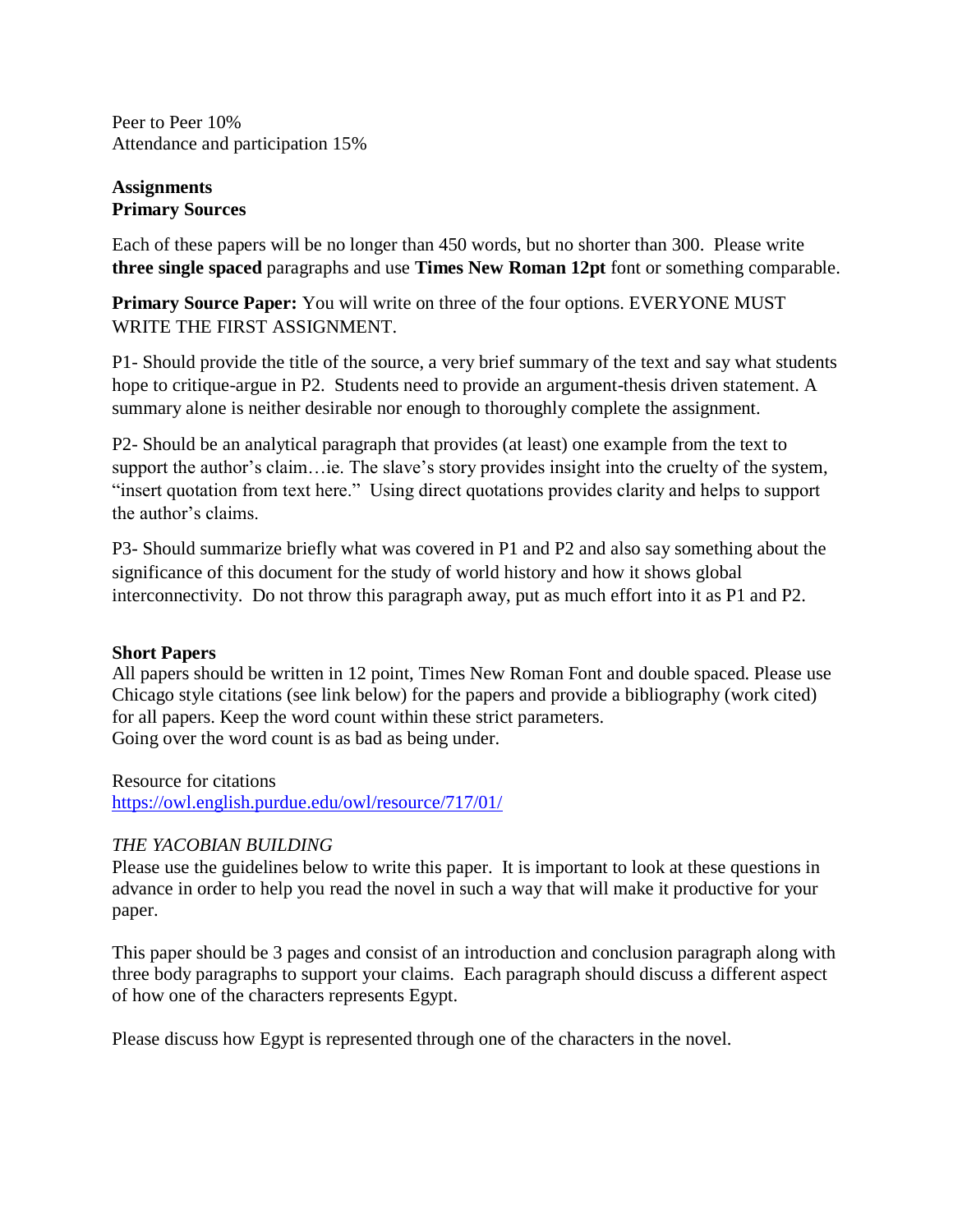## **Film Summary**

The film summary should be around 700 words, but not longer than 800. The film summary should be four to five paragraphs long.

P1-Should briefly introduce the film and introduce the argument at the end of the paragraph. This paragraph should be no more than 250 words.

P2-P3 or P4- Should provide evidence to support the author's argument, but also provide analysis and observances that will support the author's claim about the film

P5- Should provide a conclusion that recaps the argument and reflects on what was discusses in the paper. Again do not throw this paragraph away. It's the last chance to make a good impression!

## *The Road to al-Qaeda*

Please write a 3 page paper and use the guidelines below to write this paper. It is important to look at these questions in advance; it will make the process of writing much easier.

Research question: How does the author represent Ayman Zawahiri? Was there a transformation moment in his life? What shaped and affected who he would become? What is Osama bin Laden's role in al-Qaeda? Is he the mastermind, according to the book?

## **Peer-to-Peer**

On the days that we have peer-to-peer learning, you are expected to have read the assigned chapters and arrive to class with 4 or 5 sentences addressing two terms related to the lecture/ reading that will be posted on blackboard for that day. You are allowed to skip this assignment once. Based on your answer, you will receive a score between (0-5) depending on the caliber of the answer. Written feedback will be limited, so if you have a question concerning your scorecome and see me directly.

Do not lift text from the book and represent the information as your ideas. Remember to use quotation marks for statements taken from the text and always cite the text and pages or you will receive no points for the assignment.

Please answer

Who? What? Where? When? How? Historical Significance?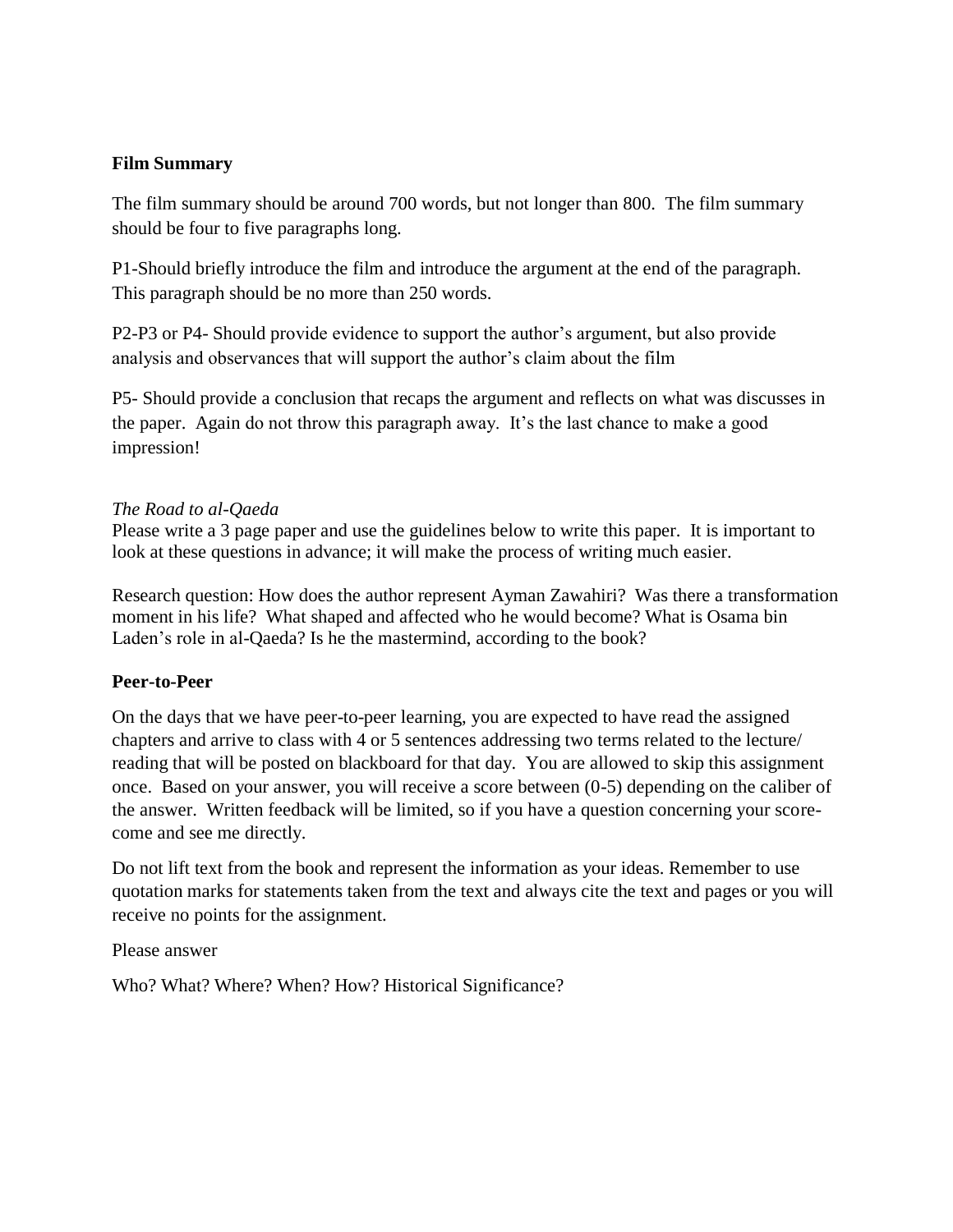| <b>LEARNING OBJECTIVES: For the successful</b><br>completion of this course, students should be able to: | <b>ASSESSMENT METHOD: Instructional activity</b><br>and evaluation methods. Students will:                                                                                                              |
|----------------------------------------------------------------------------------------------------------|---------------------------------------------------------------------------------------------------------------------------------------------------------------------------------------------------------|
| Distinguish between different approaches to world<br>history.                                            | Read and discuss a variety of historical texts. Students<br>will use these texts to complete written assignments and<br>presentations.                                                                  |
| Understand how historians utilize sources and critical<br>analysis to draw historical conclusions.       | Use primary and secondary sources to create their own<br>historical conclusions. Students will discuss their<br>conclusions in written quizzes and exams, as well as in<br>oral in-class presentations. |

Read from a variety of primary and secondary sources in history, philosophy, sociology, and economics. Students' content knowledge and critical thinking ability will be tested through in class quizzes and exams, as well as through in-class discussion.

## **Content Learning Outcomes and Assessment Measures**

\*assessment rubrics can be found on blackboard and classroom website on openlab.

Explain how the impact of western and non-western peoples shaped the foundation of the modern world.

| <b>LEARNING OBJECTIVES: For the successful</b><br>completion of this course, students should be able to:                                                                                    | <b>ASSESSMENT METHOD: Instructional Activity,</b><br><b>Evaluation Methods and Criteria.</b>                                                                                                                                                                                                                                                                                                                                                                                                                                                                                                                                                                                                                                                                                                                                                                                                                                                                                |
|---------------------------------------------------------------------------------------------------------------------------------------------------------------------------------------------|-----------------------------------------------------------------------------------------------------------------------------------------------------------------------------------------------------------------------------------------------------------------------------------------------------------------------------------------------------------------------------------------------------------------------------------------------------------------------------------------------------------------------------------------------------------------------------------------------------------------------------------------------------------------------------------------------------------------------------------------------------------------------------------------------------------------------------------------------------------------------------------------------------------------------------------------------------------------------------|
| <b>KNOWLEDGE:</b> Engage in historical inquiry, research,<br>and analysis.                                                                                                                  | Students will demonstrate the ability to evaluate a<br>variety of historical sources for their credibility,<br>position, and perspective, as well as contextualize<br>materials from the past with appropriate precision and<br>detail.<br>assignments that examine competency are<br>$\bullet$<br>primary source analysis and primary source<br>worksheets                                                                                                                                                                                                                                                                                                                                                                                                                                                                                                                                                                                                                 |
| <b>Skills:</b> Understand the complex nature of the historical<br>record and generate significant, open-ended questions<br>about the past and devise research strategies to answer<br>them. | Students will demonstrate the ability to 1) Distinguish<br>between primary and secondary source materials and<br>decide when to use each, 2) Choose among multiple<br>tools, methods, and perspectives to investigate and<br>interpret materials from the past, and 3) Recognize the<br>value of conflicting narratives and evidence, 4)<br>Generate significant, open-ended questions about the<br>past and devise research strategies to answer them, 5)<br>Seek a variety of sources that provide evidence to<br>support an argument about the past, 6) Develop a<br>methodological practice of gathering, sifting, analyzing,<br>ordering, synthesizing, and interpreting evidence, and<br>7) Identify and summarize other scholars' historical<br>arguments. Students will demonstrate this competency<br>complete written exams, quizzes, assignments, in-class<br>discussion and presentations.<br>all written assignments in this course will build<br>these skills |

## **General Education Objectives and Assessment Methods**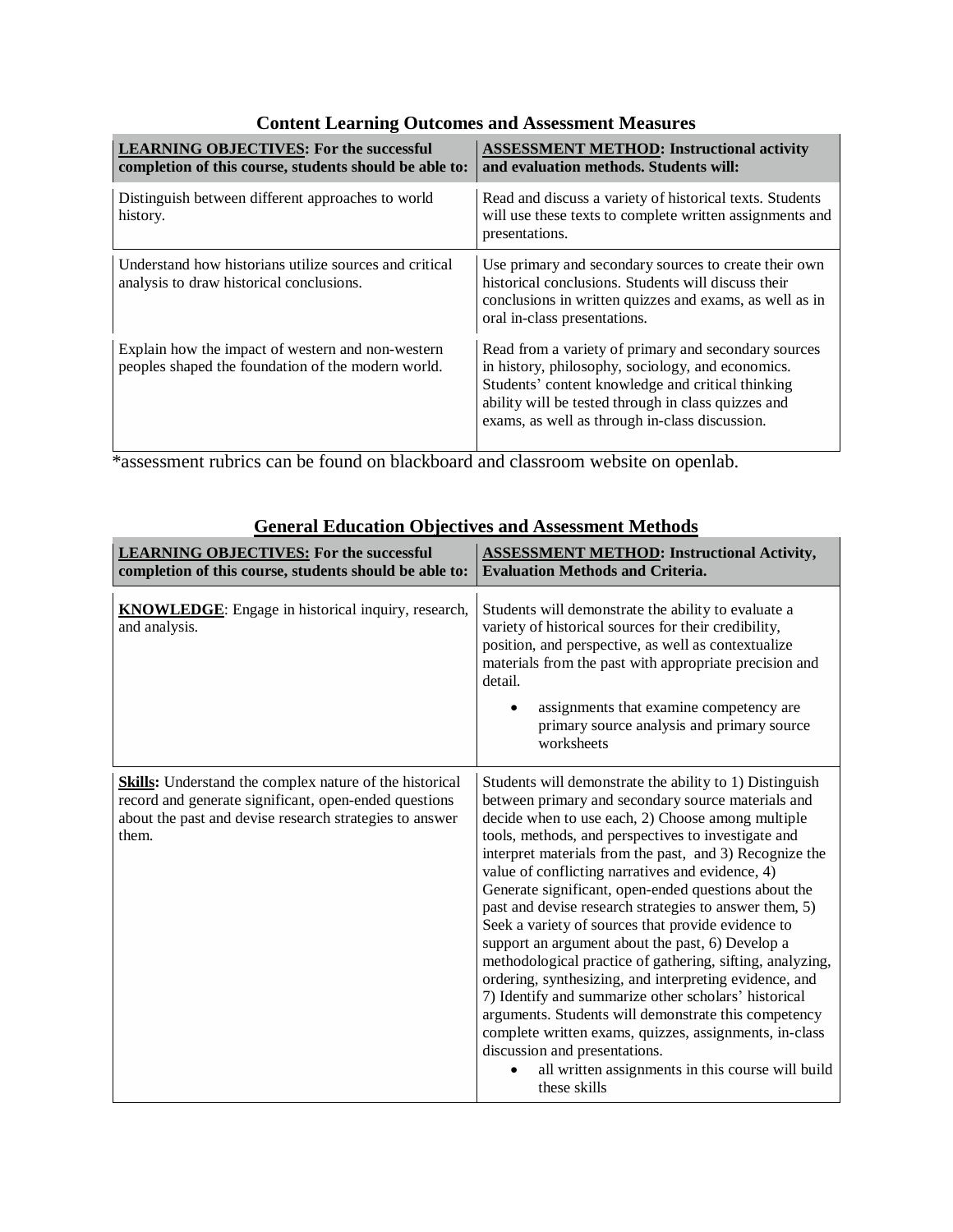| <b>LEARNING OBJECTIVES: For the successful</b><br>completion of this course, students should be able to: | <b>ASSESSMENT METHOD: Instructional Activity,</b><br><b>Evaluation Methods and Criteria.</b>                                                                                                                                                                                                                                                                                                                                                                                                                                                                                                                                                                                                                                                        |
|----------------------------------------------------------------------------------------------------------|-----------------------------------------------------------------------------------------------------------------------------------------------------------------------------------------------------------------------------------------------------------------------------------------------------------------------------------------------------------------------------------------------------------------------------------------------------------------------------------------------------------------------------------------------------------------------------------------------------------------------------------------------------------------------------------------------------------------------------------------------------|
| <b>Integration:</b> Craft historical narrative and argument.                                             | Students will demonstrate the ability to 1) Generate a<br>historical argument that is reasoned and based on<br>historical evidence selected, arranged, and analyzed, 2)<br>Write effective narrative that describes and analyzes the<br>past for its use in the present, 3) Understand that the<br>ethics and practice of history mean recognizing and<br>building on other scholars' work, peer review, and<br>citation, and 4) Defend a position publicly and revise<br>this position when new evidence requires it. Students<br>will demonstrate this competency complete written<br>exams, quizzes, assignments, in-class discussion and<br>presentations.<br>Peer to peer, quizzes, novel and film summary<br>essays will develop these skills |
| Values, Ethics, and Relationships: Practice historical<br>thinking as central to engaged citizenship.    | Students will demonstrate the ability to 1) Engage a<br>diversity of viewpoints in a civil and constructive<br>fashion, 2) Work cooperatively with others to develop<br>positions that reflect deliberation and differing<br>perspectives, and 3) Apply historical knowledge and<br>analysis to contribute to contemporary social dialogue.<br>Peer to peer, quizzes, novel and film summary<br>essays will develop these skills                                                                                                                                                                                                                                                                                                                    |

## **Grade Breakdown**

93-100 A (exceptional) 92-90 A- (superior) 87-89 B+ (very good) 83-86 B (good) 80-82 B- (above average) 77-79 C+ (slightly above average) 70-76 C (average) 60-69D (poor) Below 59 F (fail)

Please note that there are no plus or minus grades below C so be mindful that if you fall below 70 there is no cushion. Keep on top of your grades and come see me during office hours if you feel like you are lagging behind.

Also note that missing one or more assignments nearly guarantees that you will not get a score above a D. If you cannot do an assignment or attend a test, you must inform the professor **in advance** and ask for an extension. THERE IS NO LATE WORK

## **Course and Classroom Policies:**

In order to provide an atmosphere of mutual respect that fostered intellectual cooperation and free thinking the following criteria for the classroom are not negotiable. These policies are based on my experience as a professor and do not necessarily reflect you as individuals or students.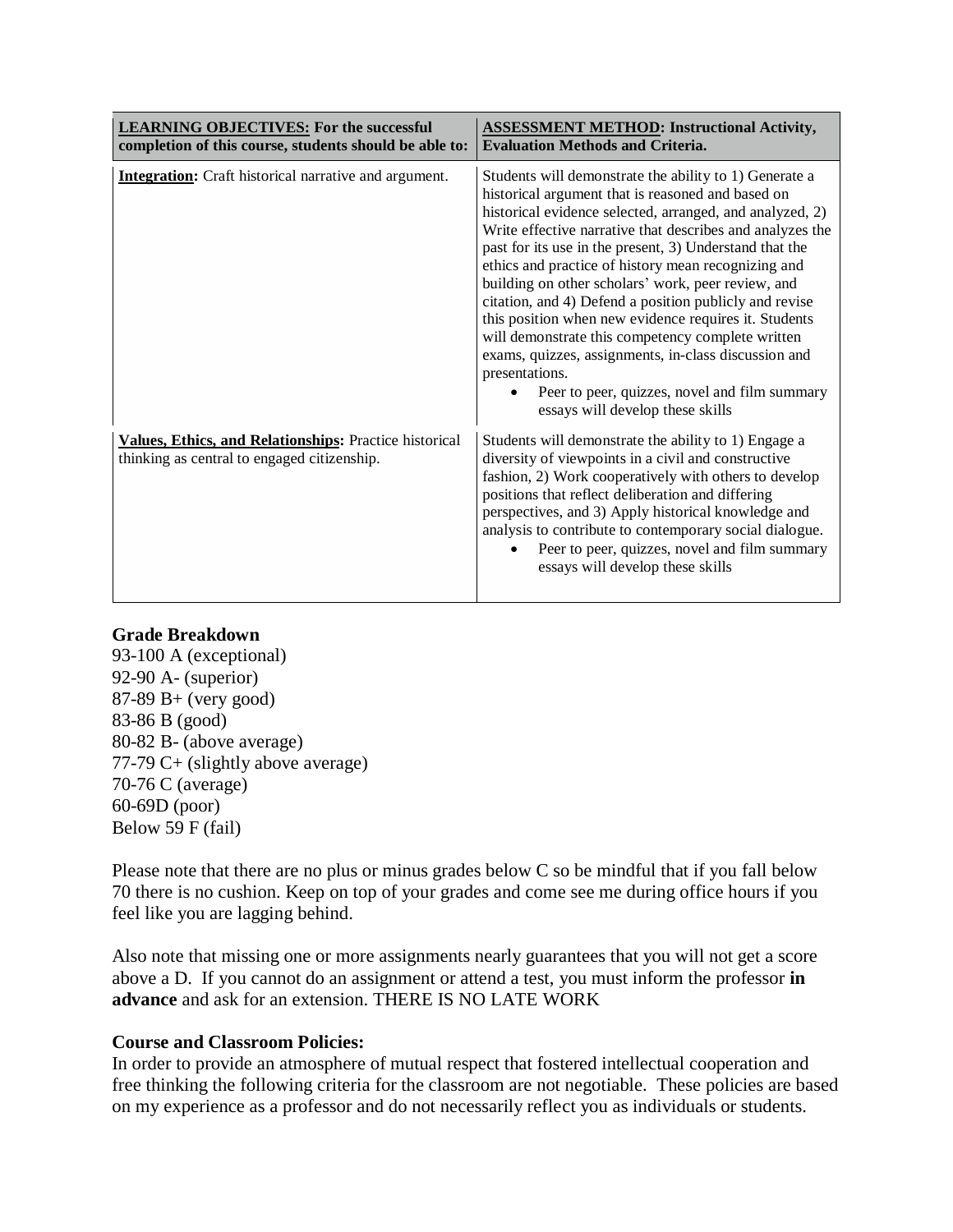- 1. Racism, sexism, classism, homophobia or verbal abuse of another student or the professor is unacceptable. The classroom is a space to encourage intellectual exchange and must always be treated as such. If there are differences of opinions, they will be discussed in intellectual enriching ways. Shouting matches are not acceptable. Shame is not allowed either.
- 2. All students and professor recognize that this classroom is a learning environment. Shouting out during class, dominating discussions or question and answer periods silence students who are less comfortable with talking in class. Please be courteous to your colleagues and recognize that while they may not share your perspective-it is everyone's classroom. Learning is uncomfortable in many ways. Students and the professor may offer perspectives that you may not agree with, may find offensive and may wholeheartedly believe are wrong. However, it is everyone's classroom and being confronted with ideas that upset our worldview is a healthy and necessary process in a globalized world.
- 3. If you have any concerns or health related issues that you would like to share, in order to offer a perspective on who you are as a student, please bring them forward via email or in person at the beginning of the semester. We all have struggles and difficulties that may affect how we learn and understand material and the classroom experience. For me to be a better teacher, mediator and mentor-this information helps.
- 4. All reading and writing assignments are mandatory and must be turned in **at the start of class**. If you arrive late without notice, your paper will not be accepted. If a student requires an extension this must be discussed prior to the due date of the assignment.
- 5. I give extensions, but there are NO late papers.
- 6. Tardiness is disruptive. Please arrive at the scheduled meeting time. If you are 20 minutes or more late, I will mark you absent. If you are 30 minutes late, I will not allow you to enter the class. Three late arrivals are equal to one absence.
- 7. Texting or use of a cell phone in class is not allowed-ever. If you must text or call someone, go outside. If you text in class, I will not shame or berate you, but I will mark you absent for that day. This is non-negotiable.
- 8. Do not email me papers, I only accept hard copies. If you are going to be absent on a day that an assignment is due, get it to me in hard copy beforehand. (Put it in my box N611)
- 9. Don't do homework from other classes. I will mark you absent. Stay home and do your homework in your room.
- 10. Attendance is mandatory; all absences are unexcused unless the instructor is notified in advance. Unexcused absences will affect the student's final grade. Six unexcused absences equal an F in this course.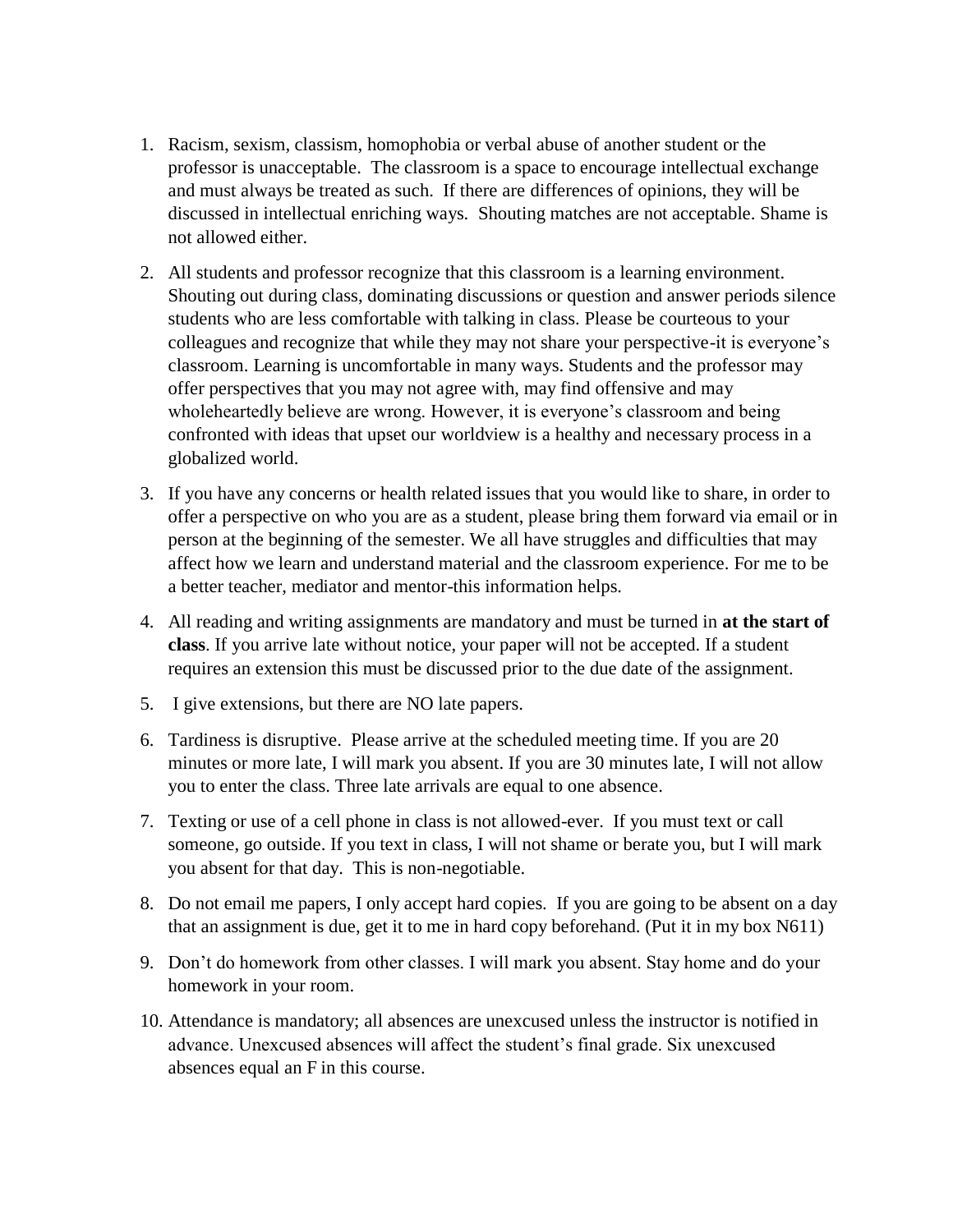- 11. No sleeping. If you are too tired to attend the class then send the instructor an email and do not attend. You will be marked absent if you sleep.
- 12. Chatting with other classmates during a lecture is unacceptable. It will be noted and affect participation grade.
- 13. Plagiarism of any kind will result in an F in the course. (Plagiarism and forms of plagiarism are defined below)
- 14. All interactions between students and instructor are to be respectful. All emails and conversations will be one of mutual respect in which neither party ridicules, insults or is disrespectful to the other. If there are any disagreements about perspectives between professor and student, the student recognizes that the professor's perspective comes from years of reading, learning and lecturing. The professor expects that the student comes directly to her to discuss any differences in a calm respectful manner.
- 15. The instructor will provide well prepared lectures, assist students at any length and answer all questions and concern with respect and courtesy.
- 16. I respond to emails between 9-5pm M-F- If you send me an email late at night or over the weekend, it will take me longer to get back to you then when I am at school during the week.
- 17. I give lots of feedback- It is meant to help you improve for your next assignment. It is never meant to hurt or insult you.
- 18. If you have a question about an assignment, grades or anything related to this course, please refer to this syllabus first. Most answers can be found here.
- 19. The syllabus is the law regarding grades, policies and assignment deadlines. However, it is a guide regarding pace and content. The culture of the class affects the pace.
- 20. This syllabus will serve as a contract between student and instructor and if at any time there is any question with regard to the policies of the classroom, this syllabus will serve as the foundation.

## **Plagiarism: What is it?**

There are many forms of plagiarism, some intentional and others are accidental. Most often, the form of plagiarism that pervades is unintentional and is based on the student's lack of understanding on proper methods to cite sources.

## **Intentional Plagiarism**

The most egregious form of plagiarism is the "cutting" and "pasting" of sentences or paragraphs of work that is not your own. Turning in work that is not your own or has been used in another class is plagiarism. Using an idea that is not your own and representing it as such is also plagiarism.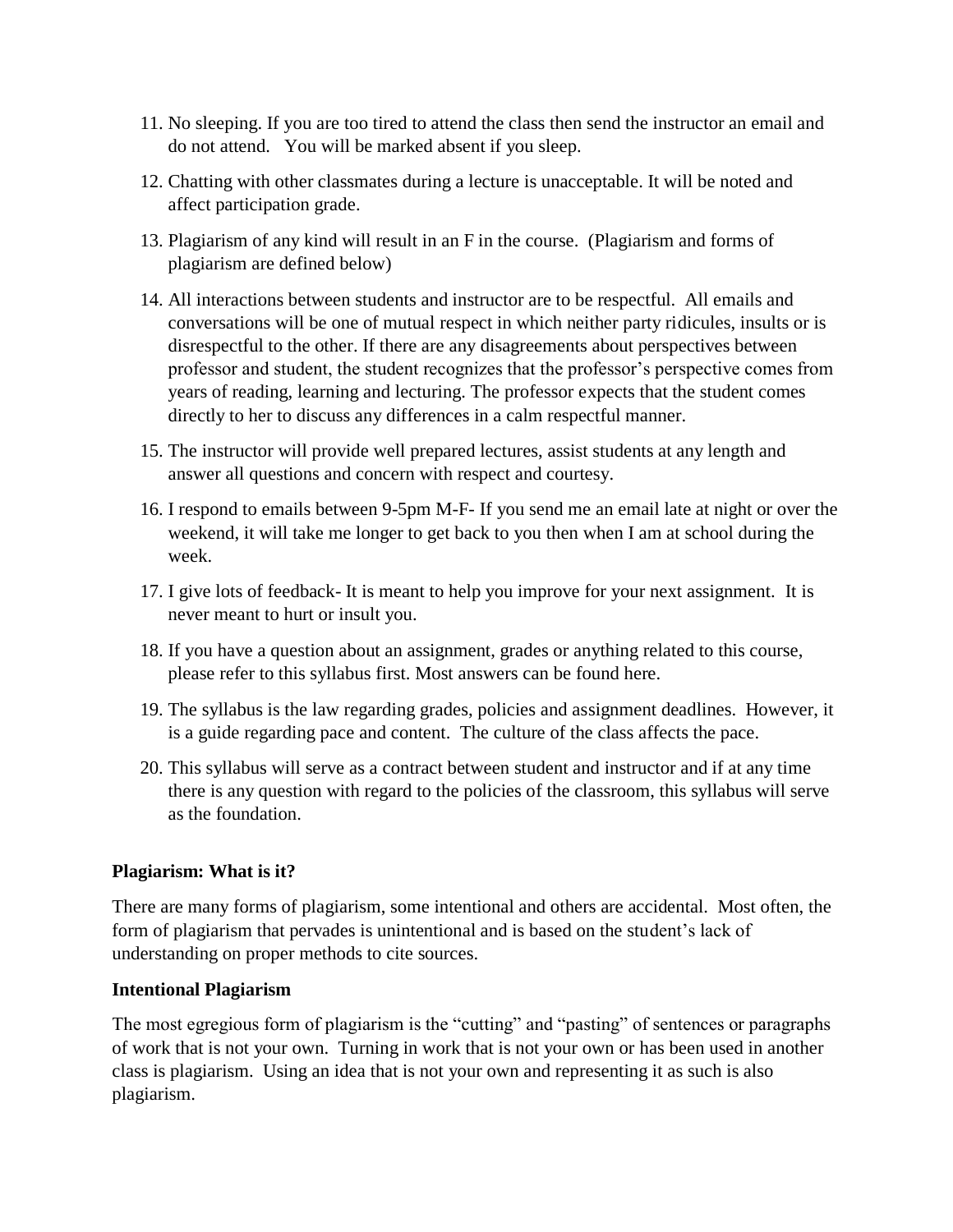## **Unintentional Plagiarism**

Any idea that is not common knowledge must be footnoted. Any information: dates, information, ideas, names and statistical data that is retrieved from another source must be footnoted. Any idea that did not originate from the author's mind must be footnoted. Quoting other sources and using other sources is the backbone of research paper writing. At no time should the student feel ashamed or afraid to footnote because of the over use of other source materials, in fact the footnote serves as a way to let the professor know that you have taken time and effort in the writing of your paper.

If at any time the student feels concerned or afraid that they may not be citing their papers properly, please come to the instructor before the due date of the assignment.

Purchasing papers online falls under plagiarism and will be held to the same standards as a plagiarized paper.

Paraphrased ideas from your textbook or any other book must be cited.

If you have any questions about citations, please come and see me. Below you will find the NYCCT academic integrity statement:

Academic Integrity at City Tech

Students and all others who work with information, ideas, texts, images, music, inventions, and other intellectual property owe their audience and sources accuracy and honesty in using, crediting, and citing sources. As a community of intellectual and professional workers, the College recognizes its responsibility for providing instruction in information literacy and academic integrity, offering models of good practice, and responding vigilantly and appropriately to infractions of academic integrity. Accordingly, academic dishonesty is prohibited in The City University of New York and at New York City College of Technology and is punishable by penalties, including failing grades, suspension, and expulsion. The complete text of the College policy on Academic Integrity may be found in the catalog.

— NYCCT statement on academic integrity

| <b>Course Schedule</b><br>Date                                | Lecture                                                                                                                        | <b>Readings/Assignments</b>             |
|---------------------------------------------------------------|--------------------------------------------------------------------------------------------------------------------------------|-----------------------------------------|
| <b>Week 1: Introduction</b>                                   | $\bf{Feh}$ 1:<br><b>Introduction/Housekeeping</b><br>Feb 3: History before<br>1798/How do I do a primary<br>source assignment? |                                         |
| <b>Week 2: The Beginnings of</b><br>The Era of Transformation | Feb 8: Chapter 4 Cleveland/<br><b>Occupation of Algeria</b><br>Feb 10: Chapter 5 Cleveland                                     | W: Map Quiz<br><b>Smith (pages TBA)</b> |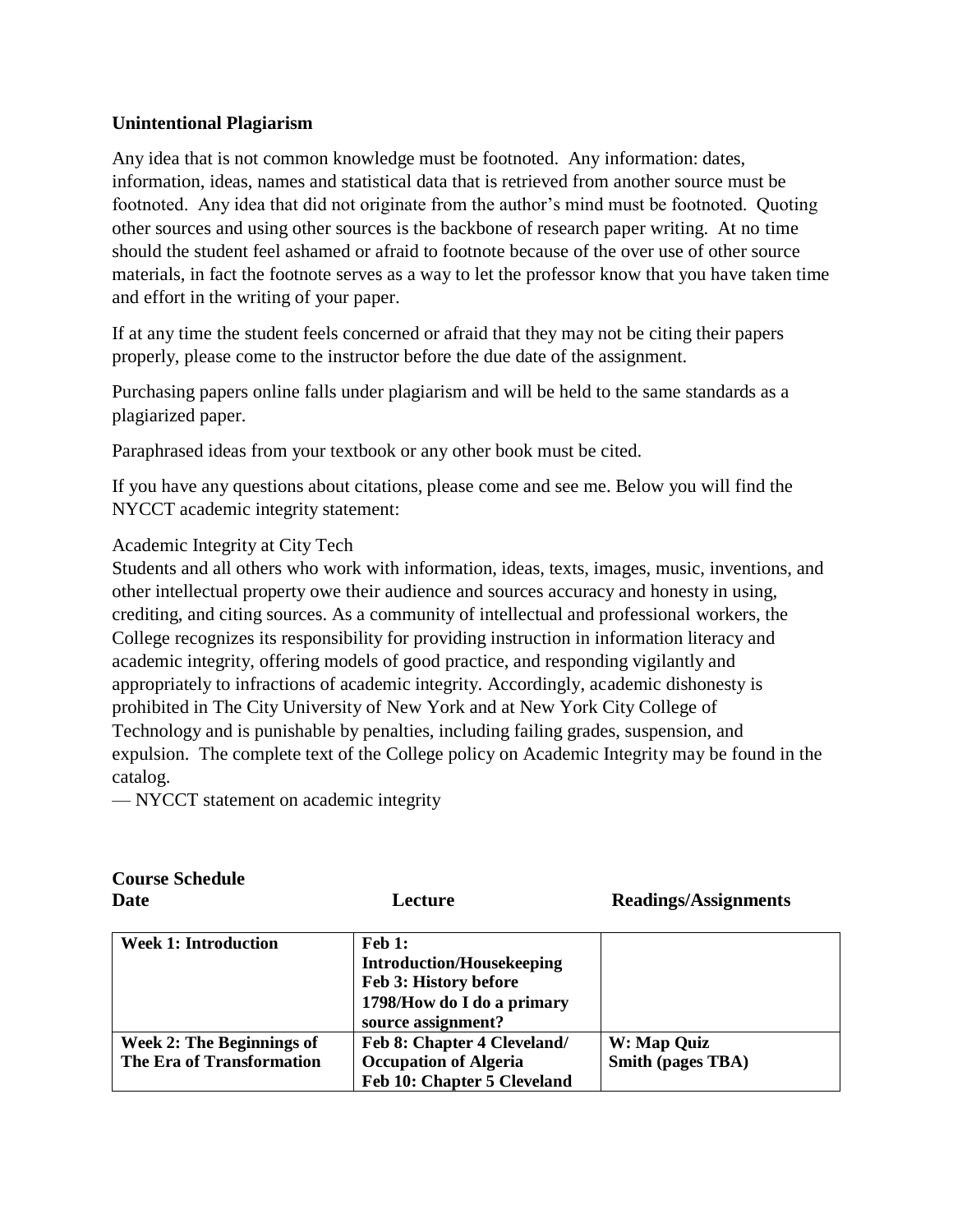| <b>Week 3: Part Two</b>                         | Feb 15: No class                                                 | W: Primary Source 1:                   |
|-------------------------------------------------|------------------------------------------------------------------|----------------------------------------|
| The Beginnings of The Era of                    | Feb 17: Chapter 5 Cleveland/                                     | <b>Everyone must do it-Smith</b>       |
| <b>Transformation</b>                           | <b>Occupation of Tunisia</b>                                     | "Cairo vs. Istanbul"                   |
|                                                 |                                                                  | Muhammad Ali page 65-66 or             |
| <b>Week 4: Part Two</b>                         |                                                                  | Hekakyan pg. 67-68.<br>W: Peer to Peer |
| The Beginnings of The Era of                    | Feb 22: Chapter 8 Cleveland<br><b>Feb24: Chapter 9 Cleveland</b> |                                        |
| <b>Transformation</b>                           |                                                                  |                                        |
| <b>Week 5: Part Three</b>                       | Feb 29: Chapter 10                                               | W: Quiz                                |
| The Struggle for                                | <b>Cleveland/Review</b>                                          |                                        |
| <b>Independence: The Interwar</b>               | Mar 2: Quiz                                                      |                                        |
| Era to the End of WWII                          |                                                                  |                                        |
| <b>Week 6: Part Three</b>                       | March 7: Chapter 11                                              | <b>M: Primary Source- Smith</b>        |
| The Struggle for                                | <b>Cleveland</b>                                                 | <b>Egypt: European Influences</b>      |
| <b>Independence: The Interwar</b>               | March 9: Chapter 12                                              | and the Definition of Culture-         |
| Era to the End of WWII                          |                                                                  | p. 164-166 or 179-181                  |
| <b>Week 7: Part Three</b>                       | March 14: Chapter 13                                             | M: M: Bring Smith Readings             |
| The Struggle for                                | March 16: Chapter 14                                             | <b>TBA</b>                             |
| <b>Independence: The Interwar</b>               |                                                                  | W: Peer to Peer                        |
| Era to the End of WWII                          |                                                                  |                                        |
| <b>Week 8: Part Four</b>                        | March 21: Chapter 15                                             | <b>M: Primary Source-Smith</b>         |
| The Independent Middle East                     | March 23: No School                                              | 222-224                                |
| From the end of WWII to the<br>1970s            |                                                                  |                                        |
| <b>Week 9: Part Four</b>                        | March 28: Chapter 16                                             | M: Peer to Peer                        |
| The Independent Middle East                     | <b>March 30: The Algerian</b>                                    | W: Primary Source-Smith                |
| From the end of WWII to the                     | <b>Revolution</b>                                                | 216-220                                |
| 1970s                                           |                                                                  |                                        |
|                                                 |                                                                  |                                        |
| <b>Week 10: Part Four</b>                       | April 4: Chapter 17 Cleveland/                                   |                                        |
| The Independent Middle East                     | <b>Review</b>                                                    |                                        |
| From the end of WWII to the                     | April 6: Quiz                                                    |                                        |
| 1970s                                           |                                                                  |                                        |
| <b>Week 11: Part Five</b>                       | <b>April 11: Chapter 18</b>                                      | <b>M: Bring Smith Readings</b>         |
| <b>Challenges to the Existing</b>               |                                                                  | <b>TBA</b>                             |
| <b>Order: The Middle East in the</b>            | April 13: Film                                                   |                                        |
| 1990s to the 2000s<br><b>Week 12: Part Five</b> |                                                                  |                                        |
| <b>Challenges to the Existing</b>               | April 18: Film<br>April 20: Chapter 19/                          | <b>Film Paper Due</b>                  |
| <b>Order: The Middle East in the</b>            | <b>Discussion of Film</b>                                        |                                        |
| 1990s to the 2000s                              |                                                                  |                                        |
| <b>Week 13: Spring Break</b>                    | <b>April 25: Spring Break</b>                                    |                                        |
|                                                 | <b>April 27: Spring Break</b>                                    |                                        |
| <b>Week 14 Part Five</b>                        | May 2: Chapter 20                                                | <b>M: Bring Smith Readings</b>         |
| <b>Challenges to the Existing</b>               | May 4: Chapter 22 Cleveland                                      | <b>TBA</b>                             |
| <b>Order: The Middle East in the</b>            |                                                                  | W: Yacobian Building Paper             |
| 1990s to the 2000s                              |                                                                  | Due                                    |
| <b>Week 15: Part FiveChallenges</b>             | May 9: Chapter 23 Cleveland                                      | <b>M: Bring Smith Readings</b>         |
| to the Existing Order: The                      | May 11: Chapter 25 Cleveland                                     | <b>TBA</b>                             |
|                                                 |                                                                  | W: Peer to Peer                        |